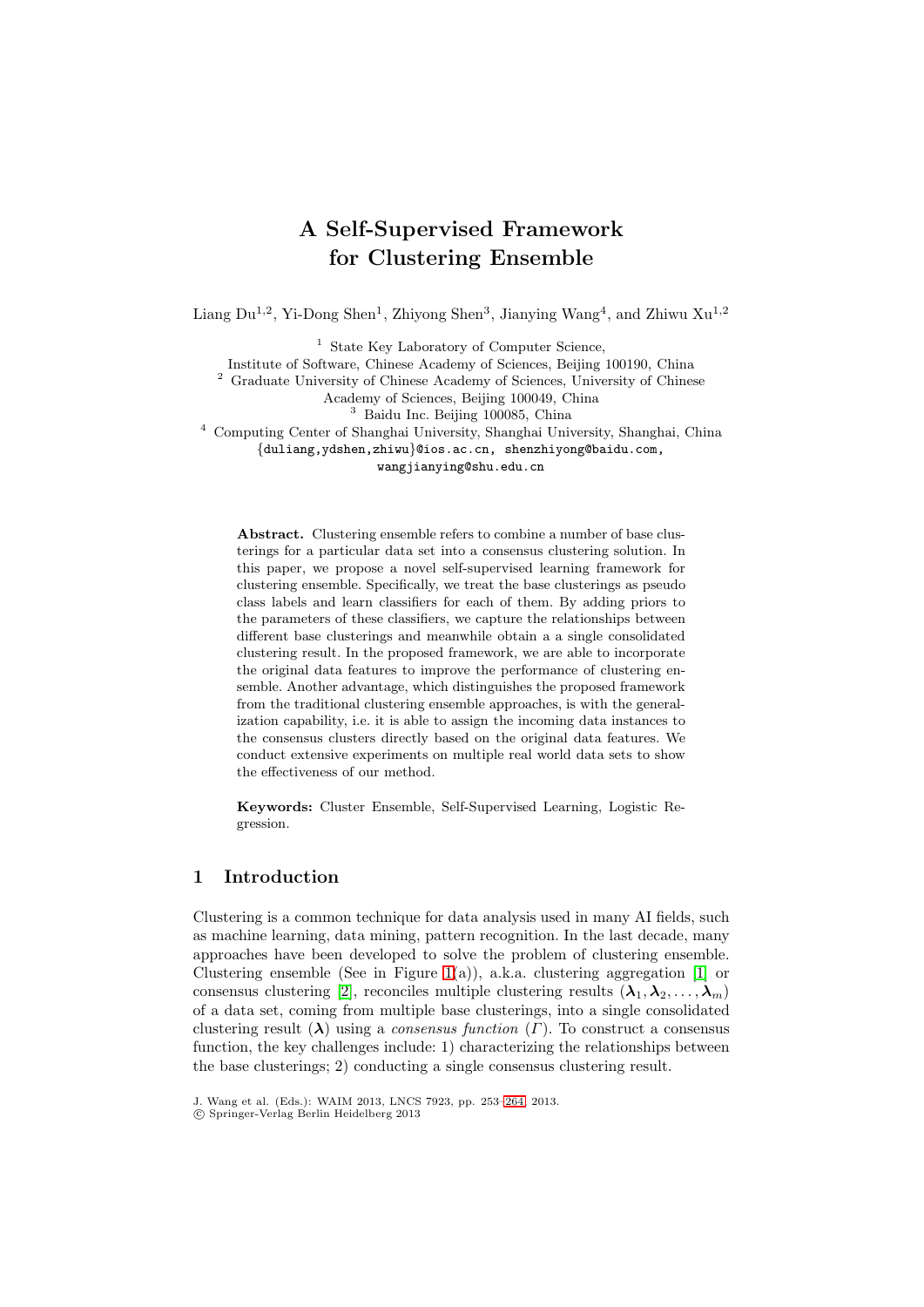In the light of these challenges, we propose a novel consensus framework for clustering ensemble, called *Self-Supervised Framework for Clustering Ensemble* (SSCE). The key idea of the proposed framework (See in Figure  $1(b)$ ) is to treat X, a matrix induced from base clusterings  $(\lambda_1, \lambda_2, \ldots, \lambda_m)$  as a *pseudo* data matrix. On the other hand, each individual base cluster assignments could be viewed as *pseudo* class labels. We call the task of learning a set of linear classifiers (with parameters  $w_1, w_2, \ldots, w_m$ ) over X and  $\lambda_1, \lambda_2, \ldots, \lambda_m$  as *selfsupervised* learning, since there is actually no supervised information. Viewing from bayesian perspective, we assume the parameters of each classifier share the same prior distribution (with parameter  $\theta$ ). We then call the linear classifier, who take expectation  $(\mu)$  of the prior distribution as parameters, the *consensus classifier*. Based on this consensus classifier, we are able to *classify* a data instance to a consensus cluster assignment  $(\lambda)$ .

There is a significant feature in current clustering ensemble approaches, i.e., the consensus clustering is directly learned from the base clusterings *without* accessing the original data  $(X)$ , which is widely recognized as an advantage of clustering ensemble methods. It is unknown, however, whether we could boost the performance of consensus clustering *with* accessing the original data. Suppose there are incoming data instances, this is another case in which we may also consider the original feature of data instances. It is hard to assign them to the base clusters without accessing the original feature. Therefore, as to our best knowledge, there is no clustering ensemble approach which is capable of handling incoming data instances. This raises another question whether we could assign the incoming data instances to the consensus clusters directly based on their original features.

The proposed SSCE framework could be extended to address the above issues by simply replacing the pseudo data matrix with the original data matrix (See in Figure  $1(c)$ ). By this means, SSCE incorporates the original data via characterizing the relationship between the original data and base clusterings. The consensus classifier learned from *X* and  $\lambda_1, \lambda_2, \ldots, \lambda_m$  could be applied to an incoming data instance to obtain its consensus cluster assignment directly.

The main contributions of this paper include:

- 1. We propose a novel framework to characterize the linear relationship between the base cluster assignments for clustering ensemble.
- 2. We extend the proposed framework to incorporate the original data for the purpose of increasing the clustering effectiveness.
- 3. As to our best knowledge, this work is the first to handle the incoming data instances in clustering ensemble.
- 4. We conduct extensive empirical evaluations with real life data sets to demonstrate the effectiveness of the proposed framework.

# **2 Related Work**

In this section, we introduce some existing works in the fields of clustering ensemble and multi-task learning, which are closely related to the problem studied in this paper.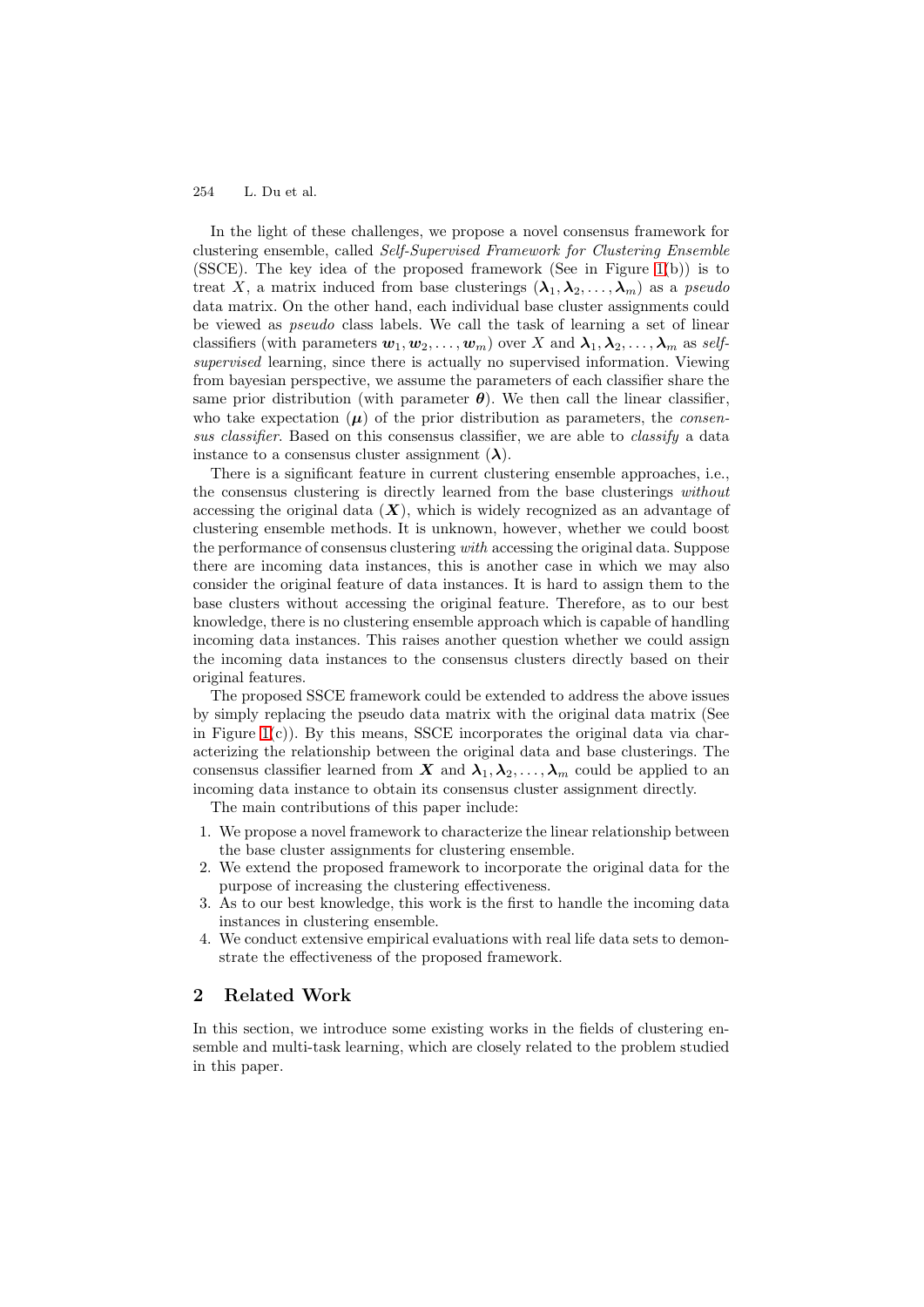

**Fig. 1.** Shaded and unshaded nodes indicate inputs and outputs, respectively

**Clustering Ensemble** aims to generate a stable and robust consensus clustering by combining multiple base clustering of a dataset. In general, previous works in this area can be grouped into three categories. The first category is graph based approaches. For instance, [\[3\]](#page-11-0) proposed three graph-based methods. The cluster-based similarity partitioning algorithm (CSPA) uses METIS to partition the induced similarity graph (vertex  $=$  objects, edge weight  $=$  cluster-based similarity). The hyper graph partitioning algorithm (HGPA) uses HMETIS to partition the hypergraph (vertex  $=$  objects, hyperedge  $=$  cluster). The meta clustering algorithm (MCLA) collapses related hyperedges and assigns each object to the collapsed hyperedge in which it participates most strongly. In addition, [\[4\]](#page-11-1) proposed the hybrid bipartite graph partition algorithm, which partitions the bipartite graph (vertex  $=$  objects and cluster) by spectral graph partition. [\[5\]](#page-11-2) proposed an approach to partition weighted similarity graph.

In the second category the algorithms take advantage of probabilistic graphical models. [\[6\]](#page-11-3) represents objects as a set of attributes from multiple clusterings, and offers a probabilistic model of consensus using a finite mixture of multinomial distribution in a space of clusterings. [\[7\]](#page-11-4) proposed bayesian cluster ensemble (BCE), which is a generative probabilistic model for learning cluster ensemble.

The third category is matrix factorization based methods. It has been shown [\[8\]](#page-11-5) that consensus clustering can be formulated within the framework of nonnegative matrix factorization(NMF). [\[9\]](#page-11-6) proposed weighted consensus clustering, where each input clustering is weighted in such a way that the final consensus clustering provides a better quality solution. [\[10\]](#page-11-7) proposed weighted graph regularized NMF method which incorporates both the feature based representation and multiple binary relationships based representation.

**Multi-task Learning** [\[11,](#page-11-8) [12\]](#page-11-9) aims to perform multiple learning tasks together to improve individual performance. Rather differently, in clustering ensemble, we aim to produce a *single* high quality consensus clustering. Moreover, multiple tasks are often performed on different data sets. While, clustering ensemble operated on an *identical* data set to reach a consensus.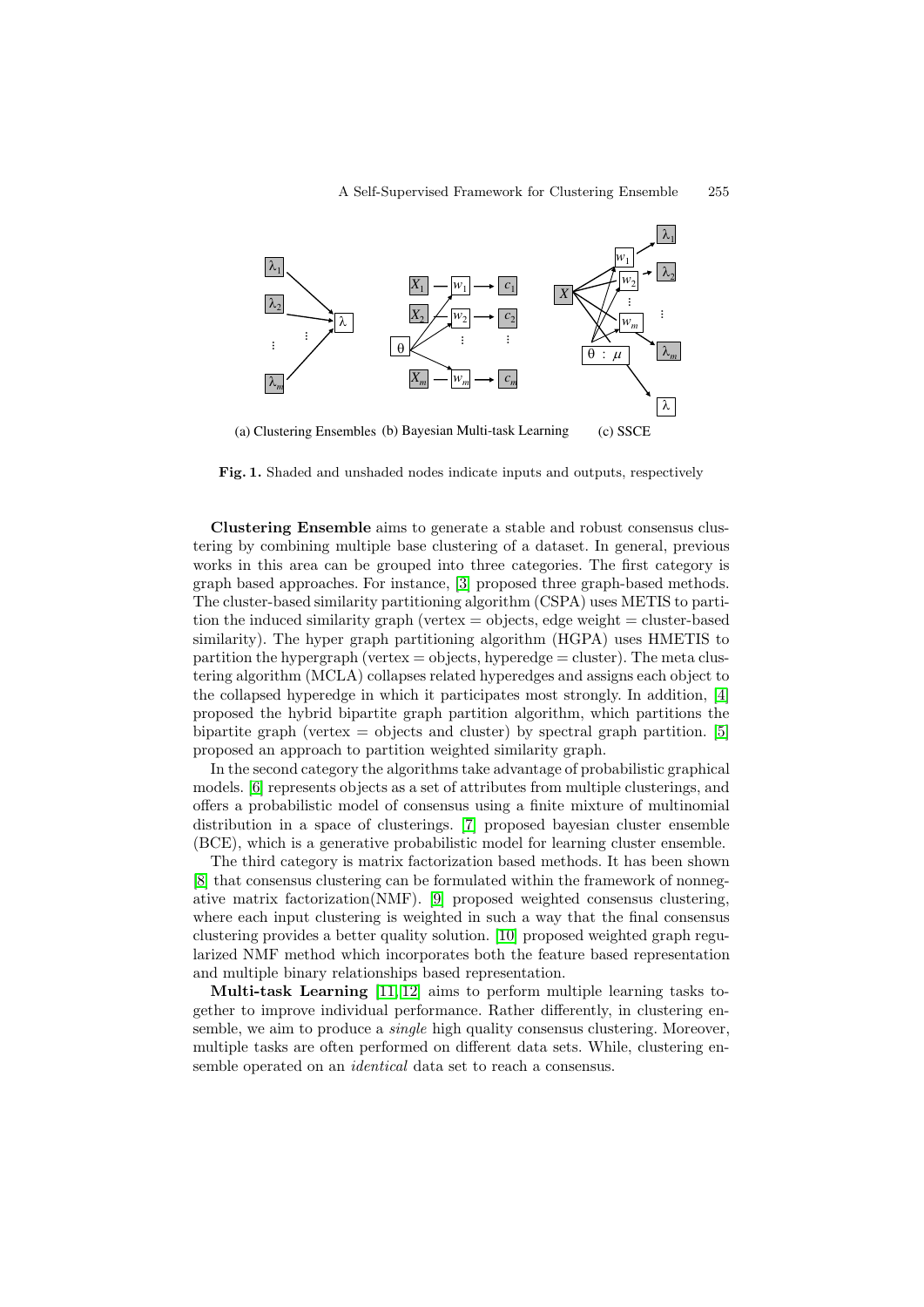## **3 SSCE**

In this section, we propose a novel **S**elf-**S**upervised learning framework for **C**lustering **E**nsemble (SSCE) to produce high quality consensus clusterings.

#### **3.1 Notations and Preliminaries**

Suppose we are given a data set with n samples  $X = \{x_1, x_2, ..., x_n\}$  and m base clusterings (or partitions)  $\Lambda = {\lambda_1, \lambda_2, ..., \lambda_m}$  of the data.  $\lambda_i(x_j) \in \{1, ..., k\}$ denote the cluster of  $x_j$  given by the *i*-th base clustering. We use k to denote the cluster numbers.

In this paper we investigate the usefulness of the features of the data set for clustering ensemble. The data set can be represented by original features, if it is available, or pseudo features. The pseudo data matrix based on base clusterings can be constructed as follows: For each base clustering  $\lambda_i \in \mathcal{R}^n$ , we construct the binary indicator matrix  $\Lambda^i$ , with a column for each cluster. Entries of this matrix  $A_{i,k}^{\tilde{i}} = 1$  if the j object is assigned to cluster k. Then we concatenate all the block matrix  $A = (A^i, \ldots, A^m)$ . The pseudo matrix is actually cluster based representation, which is also used in [\[3\]](#page-11-0) to construct the graph.

## **3.2 Consistent Labeling**

To employ supervised learning approach for clustering ensemble we should align the inconsistency input cluster labels from different base clusterings. In order to achieve the most consistent labeling of clusters between two base clusterings  $\lambda_i$  and  $\lambda_j$ , we must solve an assignment problem, which is also equivalent to a maximum weight bipartite matching problem and can be formulated as follows:

<span id="page-3-0"></span>
$$
I_{k \times k} = \arg \max_{I} \sum_{i=1}^{k} \sum_{j=1}^{k} S_{i,j} I_{i,j}
$$
  
s.t. 
$$
\sum_{j=1}^{k} I_{ij} = \sum_{i=1}^{k} I_{ij} = 1, I_{ij} \in \{0, 1\}
$$
 (1)

where  $\{S_{ij}\}\$ are the cardinality of intersection of objects labeled i by  $\lambda_i$  and objects labeled j by  $\lambda_j$ , and  $\{I_{ij}\}\$ are indicators which determine the correspondence between the clusters in the two partitions. An optimal solution of the problem [\(1\)](#page-3-0) can be found by Hungarian algorithm [\[13\]](#page-11-10).

A consistent re-labeling of all the base clusterings can be obtained by using a single reference partition  $\lambda_r$ . Ideally, the true label is the best choice for a reference  $\lambda_r$ , however, it is unavailable for clustering ensemble. In practice, any base clustering can be choose as a reference. Then all the remaining base clusterings can be relabeled by solving the problem in Eq. [\(1\)](#page-3-0) for every pari of partitions  $\lambda_r, \lambda_i, i = 1, ..., l, i \neq r$ . Once all the base clusterings are relabeled and aligned, they can be seen as a set of *self supervised* labels of the data set.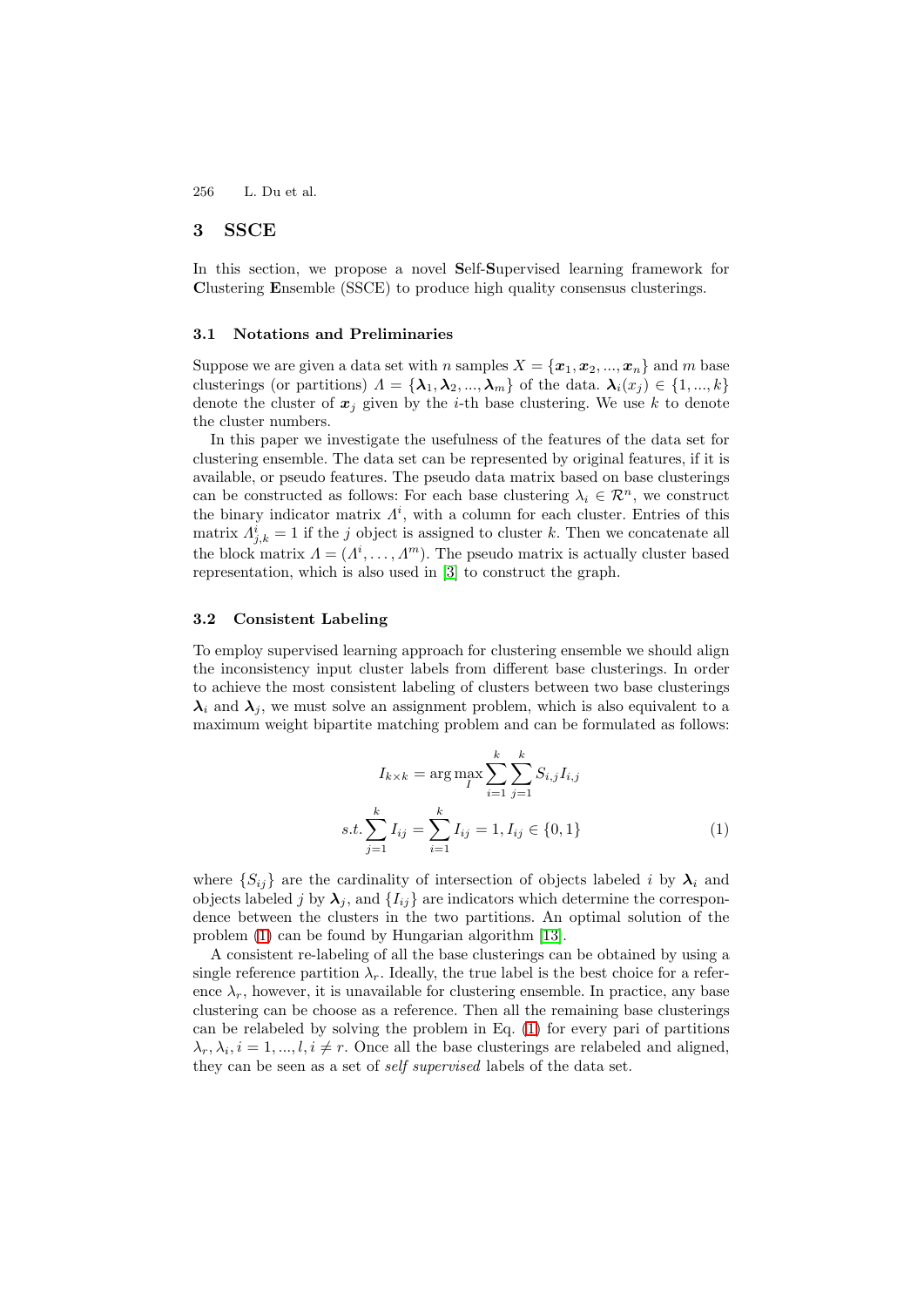#### **3.3 Probabilistic Framework**

Given an object  $x_j$  with original or pseudo features and self supervised label  $L_j^i$ under i base clustering. we want to find a consensus mapping function  $f: \mathcal{X} \rightarrow$ *λ*. In this paper we use logistic regression as discriminative model. For 2-class problem the classification model for  $x_j$  under i base clustering can be written in the form

<span id="page-4-1"></span>
$$
P(L_j^i = \pm 1 | \boldsymbol{x}_j, \boldsymbol{w}_i) = \sigma(L_j^i \boldsymbol{w}_i^T \boldsymbol{x}_j) = \frac{1}{1 + \exp(-L_j^i \boldsymbol{w}_i^T \boldsymbol{x}_j)}
$$
(2)

For multi-class problem, the discriminative model for  $x_j$  under i base clustering takes the form

<span id="page-4-2"></span>
$$
P(L_j^i = k | \mathbf{x}, \mathbf{w}) = \frac{\exp(\mathbf{w}_{ik}^T \mathbf{x})}{\sum_{k'=1}^K \exp(\mathbf{w}_{ik'}^T \mathbf{x})}
$$
(3)

where  $w_{ik}$  denote the model parameters of class k under i base clustering. These models  $\{w_i\}_{i=1}^m$  can be seen as instances which are generated from a consensus model  $\mu$ . We use the assumption that the base clusterings are i.i.d. given. The joint distribution of data and model parameters reads

$$
P(W|X,\theta) \propto P(X,\theta|W)P(W|\theta)
$$
  
= 
$$
\prod_{i=1}^{m} P(X,\lambda_i|\mathbf{w}_i)P(\mathbf{w}_i|\boldsymbol{\mu})P(W|\theta)
$$
 (4)

where  $P(\mathbf{w}_i|\boldsymbol{\mu})$  is a gaussian prior on each base clustering independently. To model the relationships among these base clusterings we add matrix normal distribution  $P(W|\theta) = \mathcal{MN}(W|\mu \mathbf{1}_m^T, I \otimes \Omega)$  [\[14\]](#page-11-11), where the covariance matrix  $I_d$ captures the relationships between features and the covariance matrix  $\Omega$  models the relationships among different base clusterings. Then the MAP estimation of W and MLE estimation of  $\theta = {\mu, \Omega}$  can be obtained by minimizing the following objective function

<span id="page-4-0"></span>
$$
\mathcal{L} = \sum_{i=1}^{m} \left\{ \sum_{j=1}^{n} l(\boldsymbol{x}_j, L_j^i, \boldsymbol{w}_i) + \gamma_1 ||\boldsymbol{w}_i - \boldsymbol{\mu}||^2 \right\} + \gamma_2 \text{trace}((W - \boldsymbol{\mu} \mathbf{1}_m^T) \Omega^{-1} (W - \boldsymbol{\mu} \mathbf{1}_m^T)^T) + d \ln |\Omega| \tag{5}
$$

which is the negative log likelihood of posterior of  $W$ . The first three terms in Eq. [\(5\)](#page-4-0) is convex with respect to both W and  $\theta$  if we take convex loss function. The last term is concave which make the problem difficult to optimize. The last term  $\ln |\Omega|$  is used to penalize the complexity of  $\Omega$ . To simplify the optimize procedure, we replace the last term with a constraint trace( $\Omega$ ) < 1 to control the complexity, which has been adopted in [\[11\]](#page-11-8) [\[12\]](#page-11-9), the above problem becomes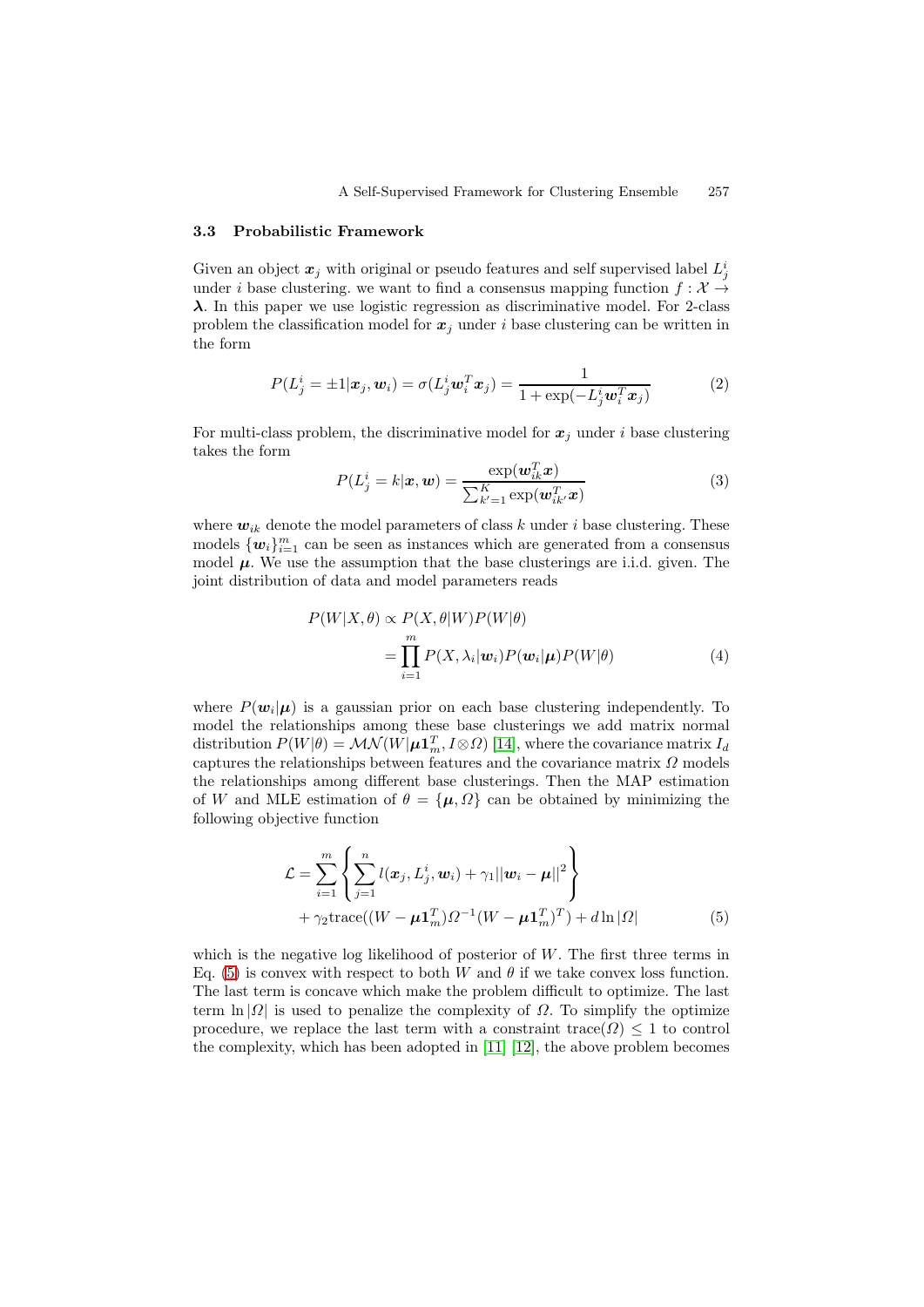<span id="page-5-0"></span>
$$
\mathcal{L} = \sum_{i=1}^{m} \left\{ \sum_{j=1}^{n} l(\boldsymbol{x}_j, L_j^i, \boldsymbol{w}_i) + \gamma_1 ||\boldsymbol{w}_i - \boldsymbol{\mu}||^2 \right\} + \gamma_2 \text{trace}((W - \boldsymbol{\mu} \mathbf{1}_m^T) \Omega^{-1} (W - \boldsymbol{\mu} \mathbf{1}_m^T)^T)
$$
\n*s.t.*  $\Omega \geq 0$   
\ntrace( $\Omega$ )  $\leq 1$  (6)

# **4 Learning Algorithm**

Though the optimization problem in Eq. [\(6\)](#page-5-0) is convex w.r.t. all the variables jointly, it is not easy to optimize the problem w.r.t. all the variables simultaneously. We solve problem Eq. [\(6\)](#page-5-0) by alternatively minimizing the Eq. [\(6\)](#page-5-0) with respect to each variable by fixing the others. This procedure is repeated until it converges.

## **4.1 Optimize** *W* **by Fixing** *μ* **and** *Ω*

We keep  $\boldsymbol{u}$  and  $\Omega$  fixed and minimize over W, that is we solve the problem

$$
\min_{W} \sum_{i=1}^{m} \left\{ \sum_{j=1}^{n} l(\boldsymbol{x}_{j}, L_{j}^{i}, \boldsymbol{w}_{i}) + \gamma_{1} ||\boldsymbol{w}_{i} - \boldsymbol{\mu}||^{2} \right\} + \gamma_{2} \text{trace}((W - \boldsymbol{\mu} \mathbf{1}_{m}^{T}) \Omega^{-1} (W - \boldsymbol{\mu} \mathbf{1}_{m}^{T})^{T})
$$
\n(7)

One straightforward way to learn  $W$  is to set the gradient w.r.t.  $W$  to 0 and solve the corresponding linear system. Because the above problem is convex w.r.t. W, it is also convex w.r.t.  $w_i$  with all other variables fixed. In this paper we adopt an alternative strategy to perform optimize on  $W$ , which is to optimize one column of  $w_i$  at a time with the other column fixed. this alternative strategy will be guaranteed to converge to the optimal solution. For 2-class problem, the negative log likelihood of Eq. [\(2\)](#page-4-1) is

$$
l(\boldsymbol{x}_j, L_j^i, \boldsymbol{w}_i) = L_j^i \boldsymbol{w}_i^T \boldsymbol{x}_j - \log(1 + \exp(L_j^i \boldsymbol{w}_i^T \boldsymbol{x}_j))
$$
\n(8)

Hence, the gradient of the above problem with respect to  $w_i$  is

$$
\frac{\partial \mathcal{L}}{\partial \mathbf{w}_i} = \sum_{j=1}^n (\delta(L_j^i \mathbf{w}_i^T \mathbf{x}_j) - 1) L_j^i \mathbf{x}_j + 2\gamma_1 (\mathbf{w}_i - \boldsymbol{\mu}) + \gamma_2 (W - \boldsymbol{\mu} \mathbf{1}_m^T) \Omega^{-1}(:,i)
$$
\n(9)

For multi-class problem, the negative log likelihood of Eq. [\(3\)](#page-4-2) is:

<span id="page-5-2"></span><span id="page-5-1"></span>
$$
l(\boldsymbol{x}_j, L_j^i, \boldsymbol{w}_i) = \boldsymbol{w}_{ik}^T \boldsymbol{x}_j - \log(\sum_{k'=1}^K \exp(\boldsymbol{w}_{ik'}^T \boldsymbol{x}_j))
$$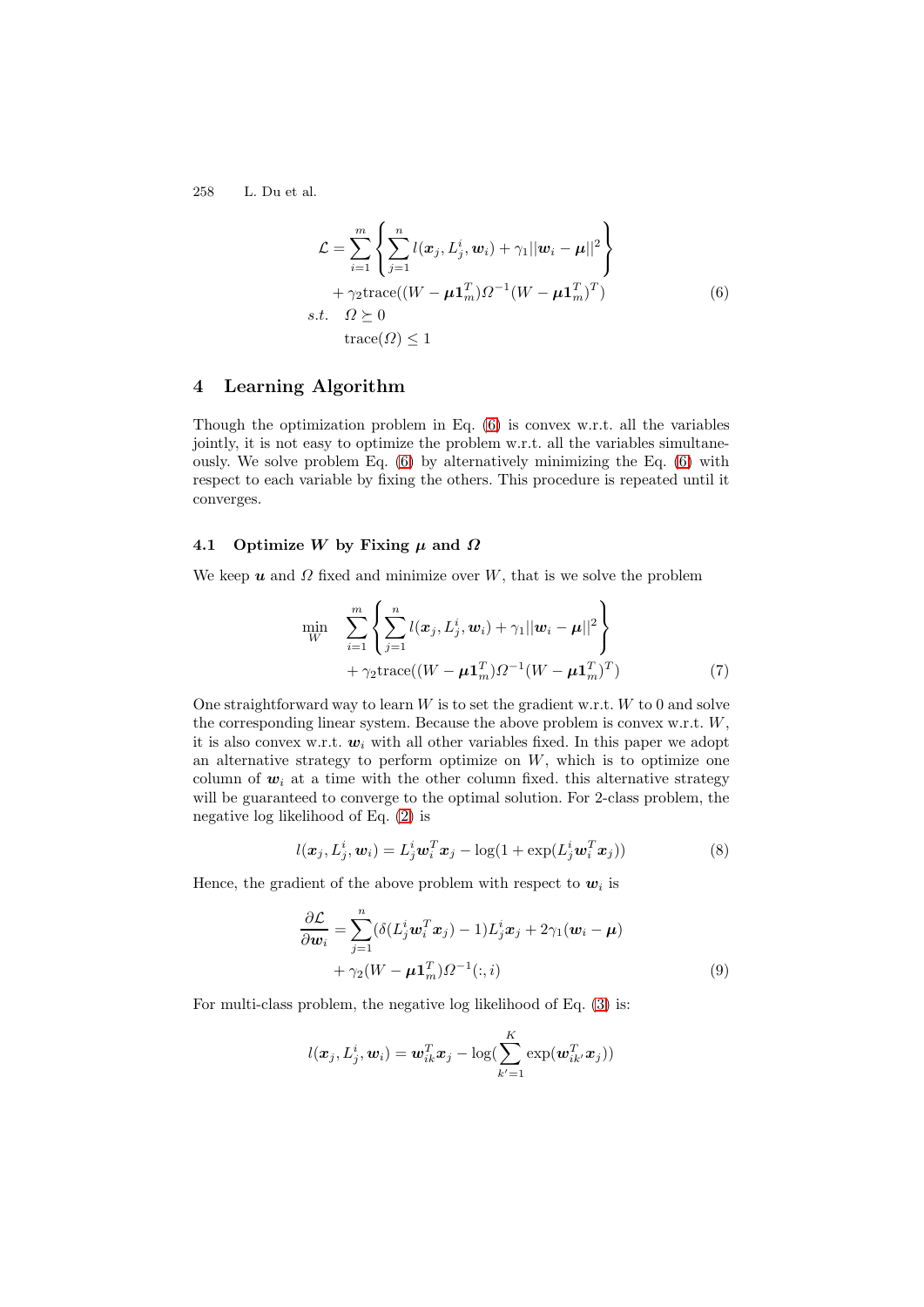The gradient of w.r.t.  $w_i$  is

$$
\frac{\partial \mathcal{L}}{\partial \mathbf{w}_i} = \sum_{j=1}^n (\mathbf{w}_{ik}^T \mathbf{x}_j - \log(\sum_{k'=1}^K \exp(\mathbf{w}_{ik'}^T \mathbf{x}_j))) + 2\gamma_1 (\mathbf{w}_i - \boldsymbol{\mu}) + \gamma_2 (W - \boldsymbol{\mu} \mathbf{1}_m^T) \Omega^{-1}(:,i)
$$
\n(10)

## **4.2 Optimize** *μ* **by Fixing** *W* **and** *Ω*

By setting the gradient of [6](#page-5-0) w.r.t.  $\mu$  be 0, we get the close form solution of  $\mu$ 

<span id="page-6-0"></span>
$$
\boldsymbol{u} = \frac{1}{m} \sum_{i=1}^{m} \boldsymbol{w}_i \tag{11}
$$

## **4.3** Optimize  $\Omega$  by Fixing  $W$  and  $\mu$

Fixing W and  $\mu$ ,  $\Omega$  is determined by following problem:

$$
\min_{\Omega} \quad \text{trace}((W - \mu \mathbf{1}_m^T) \Omega^{-1} (W - \mu \mathbf{1}_m^T)^T)
$$
\n
$$
s.t. \quad \Omega \succeq 0
$$
\n
$$
\text{tr}(\Omega) \le 1
$$

The close form solution of above problem is given by

<span id="page-6-1"></span>
$$
\Omega = \frac{((W - \mu \mathbf{1}_m^T)^T (W - \mu \mathbf{1}_m^T))^{\frac{1}{2}}}{\text{tr}(((W - \mu \mathbf{1}_m^T)^T (W - \mu \mathbf{1}_m^T))^{\frac{1}{2}})}
$$
(12)

where the proof can be found in [\[11\]](#page-11-8) and [\[12\]](#page-11-9). The overall approach, called SSCE, is summarized in Algorithm [1.](#page-7-0)

## **5 Experiments**

In this section, we empirically evaluate the proposed SSCE framework over multiple benchmark data sets. We begin with a description of these data sets with the evaluation metrics, and then provide the evaluation results of the consensus clustering as well as the generalization capability.

## **5.1 Dataset Description**

We carry out our experiments on totally 13 data sets from UCI machine learning repository. These data sets have been widely used in literatures of clustering ensemble, including [\[7\]](#page-11-4) and [\[8\]](#page-11-5). An overview of these data sets, including numbers of instances, features and classes in each data set, is given in Table [1.](#page-8-0)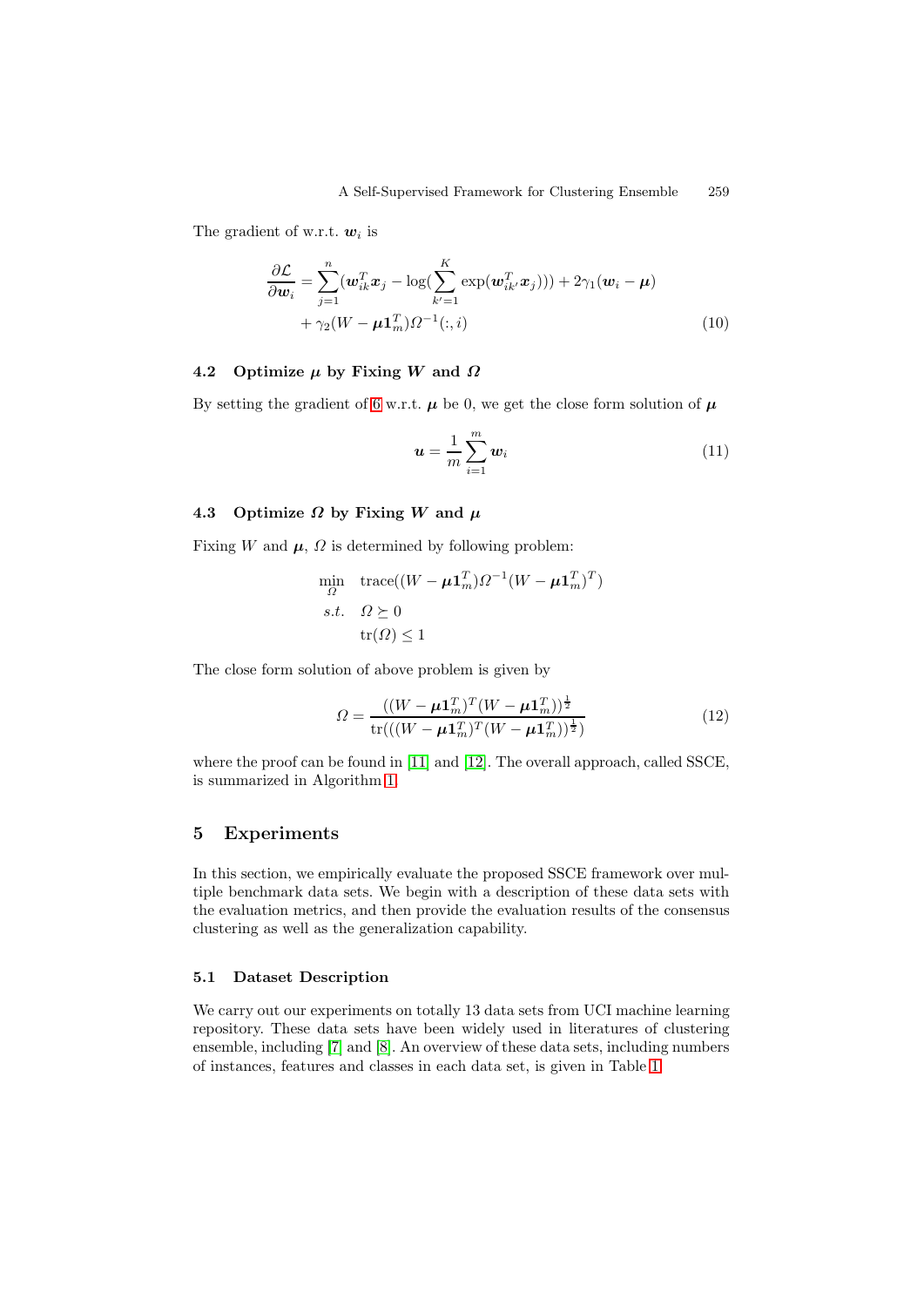#### **Algorithm 1:** SSCE algorithm

```
Input: data matrix X, base clusterings \overline{A} = {\lambda_1, \lambda_2, ..., \lambda_m}, \gamma_1 and \gamma_2Output: Cluster labels for data points, classification model μ
Initialization set \Omega = \frac{I_{m \times m}}{m};
while convergence condition is not true do
    for i = 1, ..., m do
    compute w_i(9)(10);
    end
    update \mu(11);
   set \Omega(12)
end
```
## <span id="page-7-0"></span>**5.2 Evaluation Measure**

We evaluate the clustering ensemble results by comparing the consensus clustering produced by clustering ensemble algorithms with the provided class labels. Specifically, Accuracy of Clustering (AC) is adopted to measure the performance, which discovers the one-to-one relationship between clusters and classes. Given a point  $x_i$ , let  $p_i$  and  $q_i$  be the clustering result and the ground truth label, respectively. The ACC is defined as follows:

$$
\text{ACC} = \frac{1}{n} \sum_{i=1}^{n} \delta(q_i, map(p_i)),\tag{13}
$$

where n is the total number of samples and  $\delta(x, y)$  is the delta function that equals 1 if  $x = y$  and equals 0 otherwise, and  $map(\cdot)$  is the permutation mapping function that maps each cluster index to a true class label. The best mapping can be found by using the Kuhn-Munkres algorithm [\[15\]](#page-11-12). The greater clustering accuracy means the better clustering performance.

### **5.3 Compared Methods**

To demonstrate how the performance of clustering ensemble can be improved by our method, we compare the proposed approach with the results of running kmeans on the original data set or the base clusterings (KC). These are often used as baselines to verify the clustering ensemble approaches often produce more accurate and robust results against single clustering methods. We also compare our method with the bayesian cluster ensemble (BCE) in [\[7\]](#page-11-4), the NMF-based consensus clustering (NMFC) in [\[8\]](#page-11-5), the cluster-based similarity partitioning algorithm (CSPA), the hyper graph partitioning algorithm (HGPA), and the meta-clustering algorithm (MCLA) described in [\[3\]](#page-11-0). For the last three methods, we use the authors' matlab implementation ClusterPack<sup>[1](#page-7-1)</sup>. We test our algorithm on data sets with original features (SSCE). we also report the results by experiments on pseudo data matrix (SSCE-P), which is always available for clustering ensemble.

<span id="page-7-1"></span> $^{1}$  <www.lans.ece.utexas.edu/~strehl/>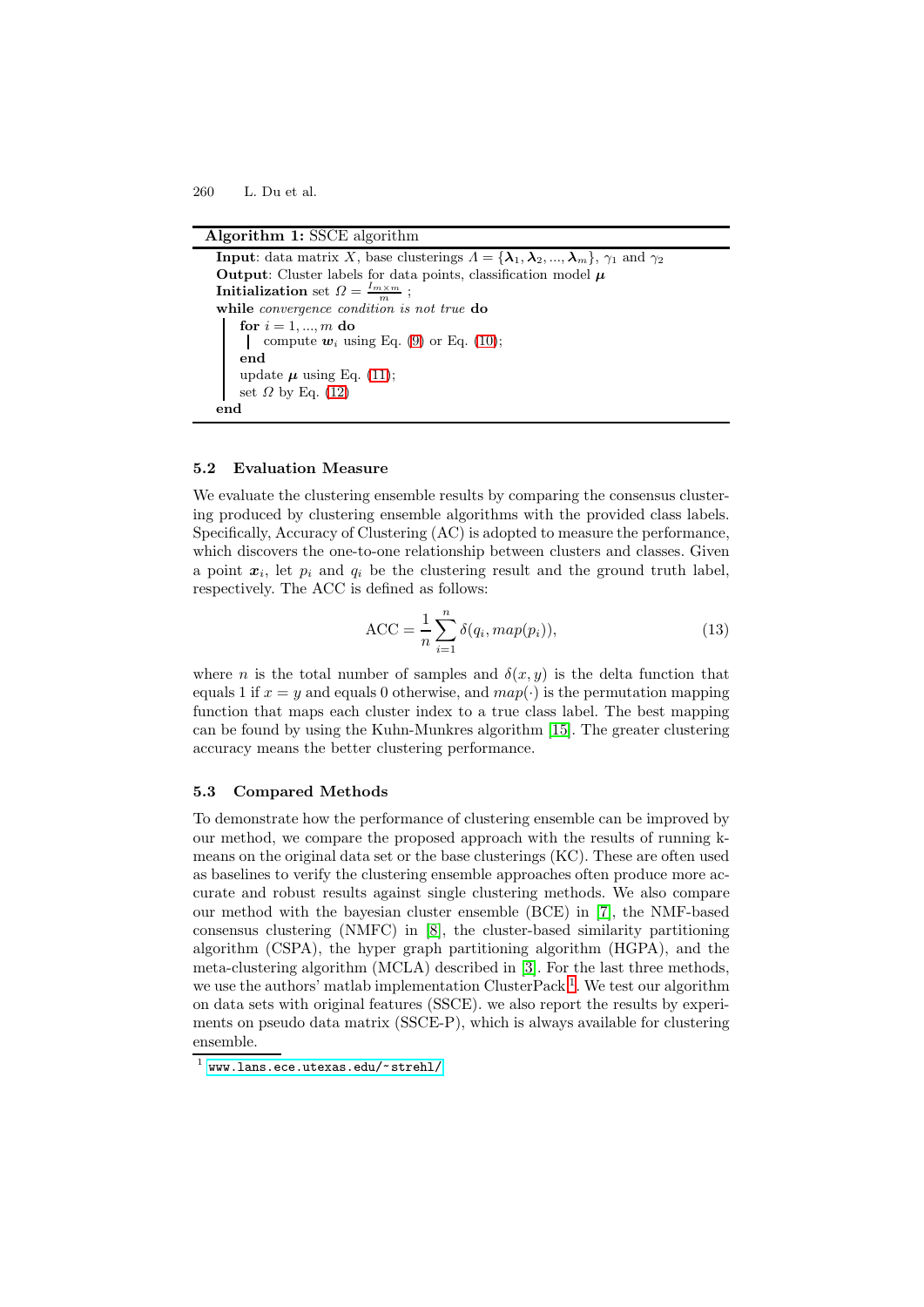| Data sets  |       | Samples Dimensions Classes |                |
|------------|-------|----------------------------|----------------|
| balance    | 625   | 4                          | 3              |
| bupa       | 345   | 6                          | 2              |
| glass      | 214   | 9                          | 6              |
| ionosphere | 351   | 34                         | 2              |
| iris       | 150   | 4                          | 3              |
| magic04    | 19020 | 10                         | $\overline{2}$ |
| pima       | 768   | 8                          | $\overline{2}$ |
| protein    | 116   | 20                         | 6              |
| wdbc       | 569   | 30                         | $\overline{2}$ |
| wine       | 178   | 13                         | 3              |
| segment    | 2310  | 19                         | 7              |
| soybean    | 47    | 35                         | 4              |
| ZOO        | 101   | 18                         |                |

<span id="page-8-0"></span>**Table 1.** Description of 13 data sets

#### **5.4 Experiments on Consensus Clustering**

We use similar settings with BCE [\[7\]](#page-11-4) to show the effectiveness of our proposed algorithm. For all reported results, there are two steps leading to the final consensus clustering. First, given  $n$  objects, we run  $k$ -means 2000 times with random initialization and obtain 2000 base clustering results, which are further divided into 100 subsets, with an  $n \times 20$  base clustering matrix each. Then we run clustering ensemble algorithm 100 times on these subsets. All the data sets have been preprocessed such that each feature has zero mean and unit standard deviation. To simplify our model, we set  $\gamma_1 = \gamma_2$  in all the experiments, and the best parameter is obtained by search on the grid of  $\{0.01, 0.1, 1, 10, 100\}$ .

Table [2](#page-9-0) shows the clustering accuracy on the data sets. It is observed that the advantage of the proposed algorithm is much more clear for clustering ensemble. For example, the average improvement of SSCE on original features over BCE, the second best algorithm, achieves 5.7% on all the data sets, the average improvement of our approach on pseudo data matrix (SSCE-P) over BCE is 3.4%. Besides, the proposed approach perform statistically significantly better than the compared methods on  $10/13$  data sets at 95% significance level. Its success can be explained by the fact that the features (Original or Pseudo) are complementary to the base clusterings. We notice that SSCE failed to achieve comparable performance on iris data set with original features. The reason may lies in the iris data set only have 3 features, which make it less discriminative in a supervised manner. When iris is trained on pseudo data matrix, which has  $3\times20$  features, our algorithm produce comparable results. We also observed that our algorithm perform similar on multi class data sets, and SSCE on original features perform better than its counterpart SSCE-P for 2-class problem.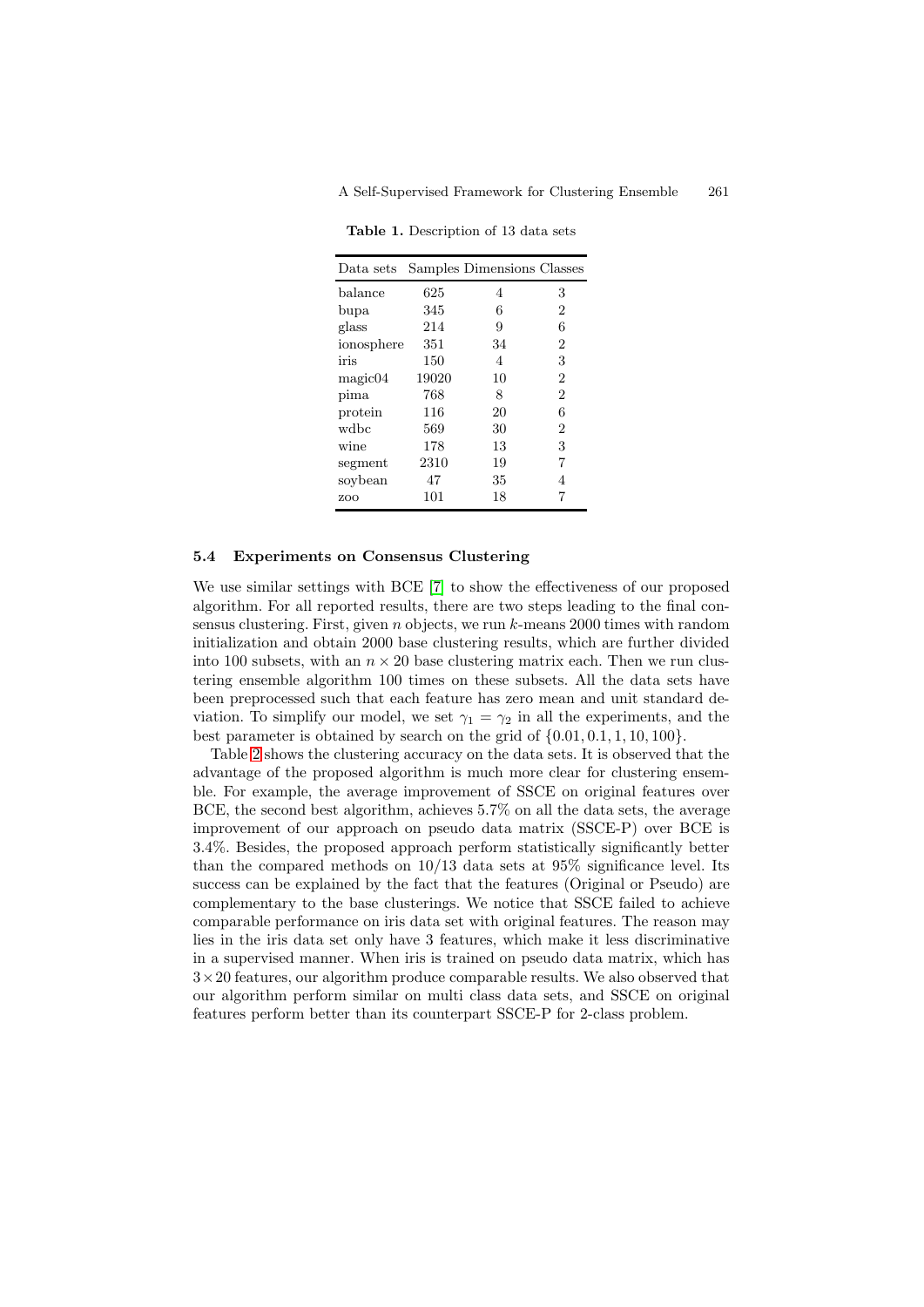<span id="page-9-0"></span>

| Data sets  | Approaches |       |          |                                         |  |  |                                 |                                               |       |
|------------|------------|-------|----------|-----------------------------------------|--|--|---------------------------------|-----------------------------------------------|-------|
|            |            |       |          |                                         |  |  |                                 | Kmeans MCLA CSPA HGPA KC BCE NMFC SSCE-P SSCE |       |
| balance    | 0.519      | 0.498 |          | $0.516$ $0.412$ $0.522$ $0.513$ $0.517$ |  |  |                                 | 0.530                                         | 0.526 |
| bupa       | 0.554      | 0.554 |          | $0.562$ $0.508$ $0.554$ $0.557$ $0.554$ |  |  |                                 | 0.580                                         | 0.577 |
| glass      | 0.517      | 0.464 |          | $0.412$ $0.375$ $0.467$ $0.503$ $0.440$ |  |  |                                 | 0.553                                         | 0.555 |
| ionosphere | 0.712      | 0.712 | 0.678    | 0.584 0.712 0.711 0.712                 |  |  |                                 | 0.712                                         | 0.704 |
| iris       | 0.825      |       |          | 0.893 0.874 0.602 0.796 0.881 0.773     |  |  |                                 | 0.885                                         | 0.775 |
| magic04    | 0.649      | 0.649 | $\times$ | 0.500 0.649 0.649                       |  |  | 0.648                           | 0.649                                         | 0.680 |
| pima       | 0.660      | 0.660 | 0.544    |                                         |  |  | $0.503$ $0.660$ $0.659$ $0.660$ | 0.660                                         | 0.678 |

protein 0.525 0.574 **0.586** 0.569 0.522 0.553 0.570 0.538 0.543 segment 0.527 0.548 0.523 0.464 0.515 0.547 0.543 0.557 **0.588** soybean 0.706 0.723 0.697 0.726 0.676 0.702 0.616 0.731 **0.770** wdbc 0.854 0.854 0.670 0.515 0.854 0.825 0.854 0.854 **0.950** wine 0.673 0.702 0.679 0.563 0.651 0.692 0.702 0.702 **0.786** zoo 0.690 0.756 0.578 0.574 0.648 0.673 0.639 0.793 **0.807**

**Table 2.** Experimental Results in Clustering Accuracy. The *×* entry for CSPA is due to out of memory (4GB).

#### **5.5 Experiments on Generalization Capability**

One of the advantages of SSCE over other clustering ensemble methods is that it has an explicit mapping function over original features. Since SSCE has explicit mapping function, we can choose part of the data to learn a mapping function and use this mapping function to map the rest of data points to the clusters. To evaluate the generalization capability of SSCE, we design the following experiments. For each data set, we firstly randomly split the data set into two parts  $(60\% \text{ and } 40\%)$ , with the  $60\%$  used to train the model and the  $40\%$  used as the hold-out test set. Then we run kmeans 100 times on train set to generate the base clusterings. We then run clustering ensemble algorithms 5 times, each run with 20 kmeans as input base clusterings, we predict the cluster label of the test set. This whole procedure is repeated 10 times and the average accuracy, that is over 5 ∗ 10 results, are reported.

Most of the clustering ensemble methods can not directly predict the label of unseen test data. To do this, we assign the cluster label of unseen data with the label of its nearest cluster center, which is computed from train set and consensus clustering result. [\[7\]](#page-11-4) is a generative graphic model, which can be used to infer the posterior distribution of the clusters. To do this, we firstly run  $k$ -means on test set to construct cluster-based representation, then we use the learned BCE model to infer the cluster assignment of the test data (BCE-Infer). we also report the results of prediction of BCE by nearest cluster center strategy (BCE-NC).

Table [3](#page-10-3) summarizes results of the second series of experiments. Similar to results in the first experiment, our proposed approach SSCE usually outperforms the other approaches. For example, the average improvement of SSCE on original features over BCE, the second best algorithm, achieves 4.2% on all the data sets.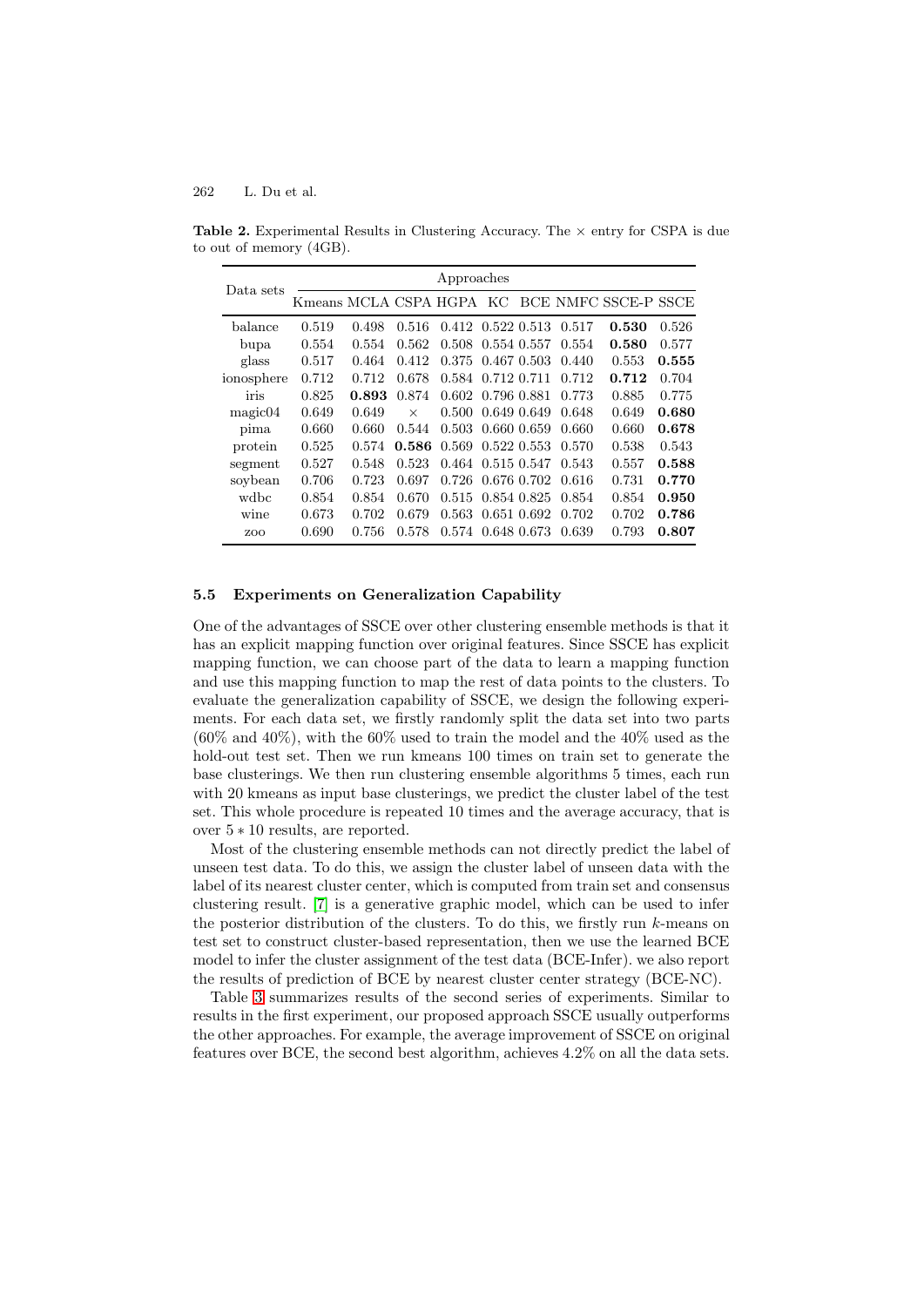| Data sets  | Approaches |       |       |       |       |                                                     |       |       |       |
|------------|------------|-------|-------|-------|-------|-----------------------------------------------------|-------|-------|-------|
|            |            |       |       |       |       | Kmeans CSPA HGPA MCLA KC BCE-Infer BCE-NC NMFC SSCE |       |       |       |
| $b$ alance | 0.504      | 0.469 | 0.490 | 0.518 | 0.487 | 0.480                                               | 0.532 | 0.509 | 0.470 |
| bupa       | 0.547      | 0.547 | 0.556 | 0.546 | 0.547 | 0.557                                               | 0.556 | 0.547 | 0.590 |
| glass      | 0.536      | 0.515 | 0.473 | 0.480 | 0.498 | 0.550                                               | 0.488 | 0.507 | 0.561 |
| ionosphere | 0.717      | 0.624 | 0.624 | 0.624 | 0.624 | 0.702                                               | 0.693 | 0.704 | 0.720 |
| iris       | 0.818      | 0.921 | 0.918 | 0.804 | 0.859 | 0.898                                               | 0.681 | 0.838 | 0.777 |
| magic04    | 0.649      | 0.649 | 0.600 | 0.576 | 0.649 | 0.649                                               | 0.649 | 0.648 | 0.655 |
| pima       | 0.660      | 0.660 | 0.592 | 0.589 | 0.660 | 0.659                                               | 0.660 | 0.660 | 0.690 |
| protein    | 0.543      | 0.554 | 0.582 | 0.577 | 0.549 | 0.544                                               | 0.460 | 0.547 | 0.555 |
| segment    | 0.529      | 0.558 | 0.545 | 0.517 | 0.522 | 0.549                                               | 0.382 | 0.545 | 0.583 |
| soybean    | 0.737      | 0.770 | 0.759 | 0.757 | 0.751 | 0.764                                               | 0.623 | 0.676 | 0.826 |
| wdbc       | 0.855      | 0.856 | 0.907 | 0.906 | 0.856 | 0.847                                               | 0.805 | 0.856 | 0.945 |
| wine       | 0.675      | 0.696 | 0.719 | 0.700 | 0.689 | 0.700                                               | 0.625 | 0.696 | 0.795 |
| ZOO        | 0.749      | 0.734 | 0.719 | 0.718 | 0.729 | 0.735                                               | 0.634 | 0.721 | 0.839 |

<span id="page-10-3"></span>**Table 3.** Experimental Results in Classification Accuracy

## **6 Conclusions**

In this paper, we design a novel consensus function for clustering ensemble. We treat the base clusterings as pseudo class labels and learn base classifiers for each of them. By adding priors to the parameters of these classifiers, we capture the relationships between different base clusterings and meanwhile obtain a single consolidated clustering result. We provide the algorithms to estimate the parameters of the base classifiers as well as the prior parameters, from which we induce the consensus classifier. With empirical evaluations over multiple benchmark data sets, we show that the proposed consensus function outperforms the traditional ones. We also demonstrate we may improve the performance of clustering ensemble via incorporating the original data features. Moreover, we exam the generalization capability of the proposed framework and show its advantage in handling incoming data instances. One area of future work is to investigate optimizing the label correspondence together with the parameter estimation. We may directly handel inconsistent labeling problem from multiple base clustering with different number of clusters.

**Acknowledgments.** We would like to thank all anonymous reviewers for their helpful comments. This work is supported in part by NSFC grant 60970045 and China National 973 project 2013CB329305.

## <span id="page-10-2"></span><span id="page-10-0"></span>**References**

- 1. Gionis, A., Mannila, H., Tsaparas, P.: Clustering aggregation. ACM Transactions on Knowledge Discovery from Data (TKDD) 1(1), 4 (2007)
- <span id="page-10-1"></span>2. Monti, S., Tamayo, P., Mesirov, J., Golub, T.: Consensus clustering: A resamplingbased method for class discovery and visualization of gene expression microarray data. Machine Learning 52(1), 91–118 (2003)